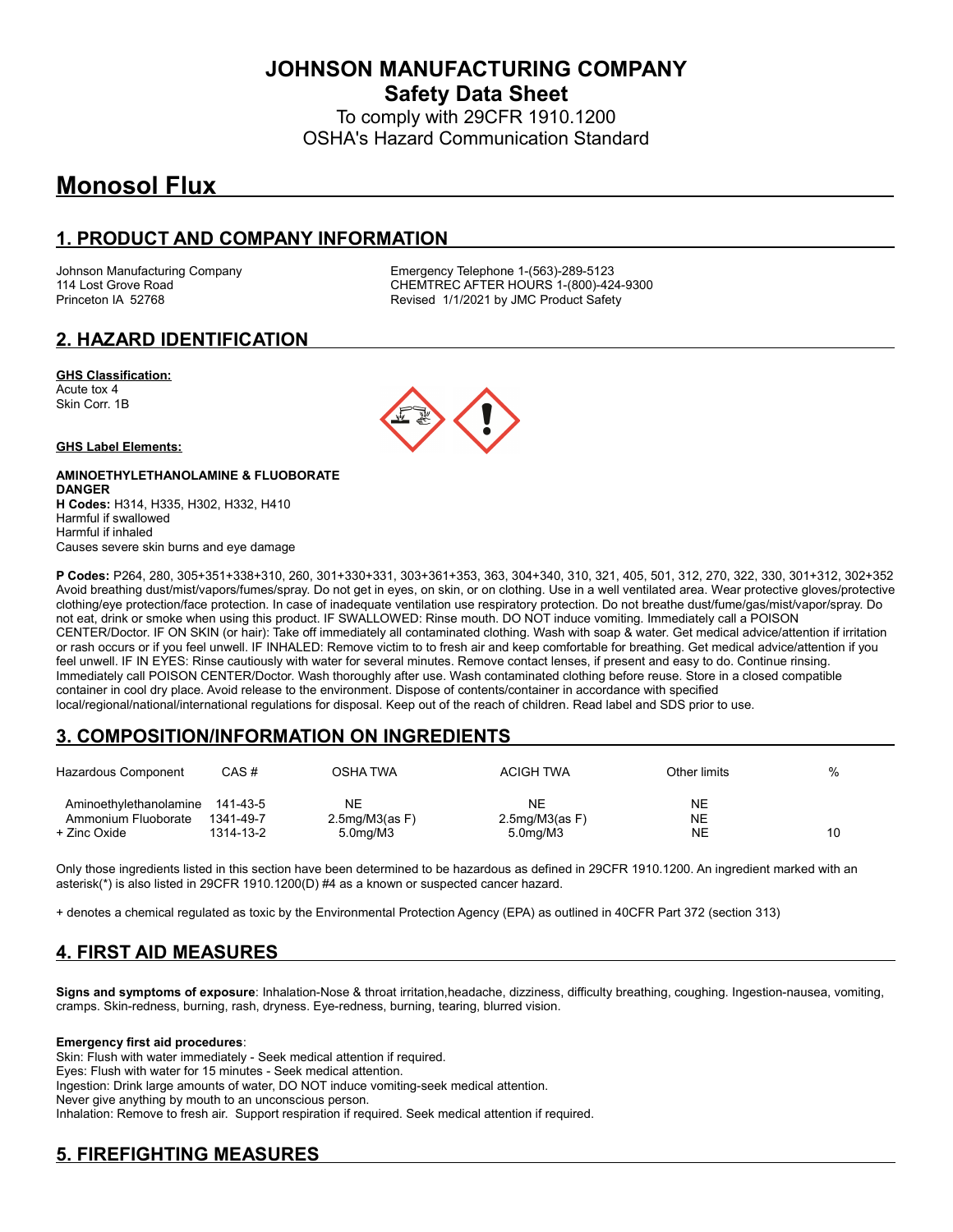# **6. ACCIDENTAL RELEASE MEASURES**

**Methods and materials**: Flush into chemical sewer or soak up with a suitable absorbent. Wear adequate protection as described in section 8. **Environmental Precautions:** Avoid release to the environment. Collect spillage.

# **7. HANDLING & STORAGE**

Wash thoroughly after use. Wash contaminated clothing before reuse. Store in a closed corrosive resistant container, with corrosive resistant liner, in cool dry place. Keep out of the reach of children. Read label and SDS prior to use.

### **8. EXPOSURE CONTROLS/PERSONAL PROTECTION**

**Occupational Exposure Limit Values:** See section 3. Respiratory Protection (type): Acid mask required for fumes above TWA. Ventilation: Local Exhaust preferred Special: NE Mechanical: OK Other: NE Protective Gloves: plastic or rubber Eye Protection: Goggles or face shield Other Protective Clothing or Equipment: as required to avoid contact. Work/Hygienic Practices: Wash after use. Follow good industrial hygienic practices.

# **9. PHYSICAL AND CHEMICAL PROPERTIES**

Boiling Point: NE Specific Gravity: 1.38 Vapor Pressure (mm Hg): 8 Melting Point: NE<br>Vapor Density: 5.0 General Mexicon Rate: Evaporation Rate: <1 (butyl acetate=1) Solubility in water: 100% pH: NE<br>Flash Point: NE (TOC) Flamma Flammable Limits: lel: NE uel: NE Appearance and odor: Amber liquid, ammonia odor.

# **10. STABILITY AND REACTIVITY**

**Stability** : STABLE Conditions to avoid : none

**Incompatibility (materials to avoid)**: strong bases & acids, oxidizers, sulfides, halogens. **Hazardous Decomposition or Byproducts (incomplete combustion)**: May release ammonia, amines, nitrogen oxides, carbon monoxide, carbon dioxide, zinc chloride, various organics. **Hazardous Polymerization**: WILL NOT OCCUR Conditions to avoid: none

#### **11. TOXICOLOGICAL INFORMATION**

**Routes of entry**: Inhalation: yes Skin: no Ingestion: yes

**Health Hazards (acute and chronic):** Contact with material or fumes may cause skin, eye and respiratory tract irritation or burns. Severe inhalation can cause pulmonary edema, which may not manifest for several hours after exposure. Ingestion may result in irritation or burning of the digestive tract. Gross inhalation or ingestion can result in death. Chronic exposures can result in permanent liver, kidney and respiratory system effects. Material is combustible. Studies show that health risks vary by individual. Minimize exposure as a precaution.

**Carcinogenicity**: not determined NTP? no IARC Monographs? no

#### **12. ECOLOGICAL INFORMATION**

**Bio-accumulative Potential:** NE **Mobility in Soil:** NE **PBT & vPvB Assessment: NE** 

**Toxicity:** NE **Persistence & Degradability:** NE